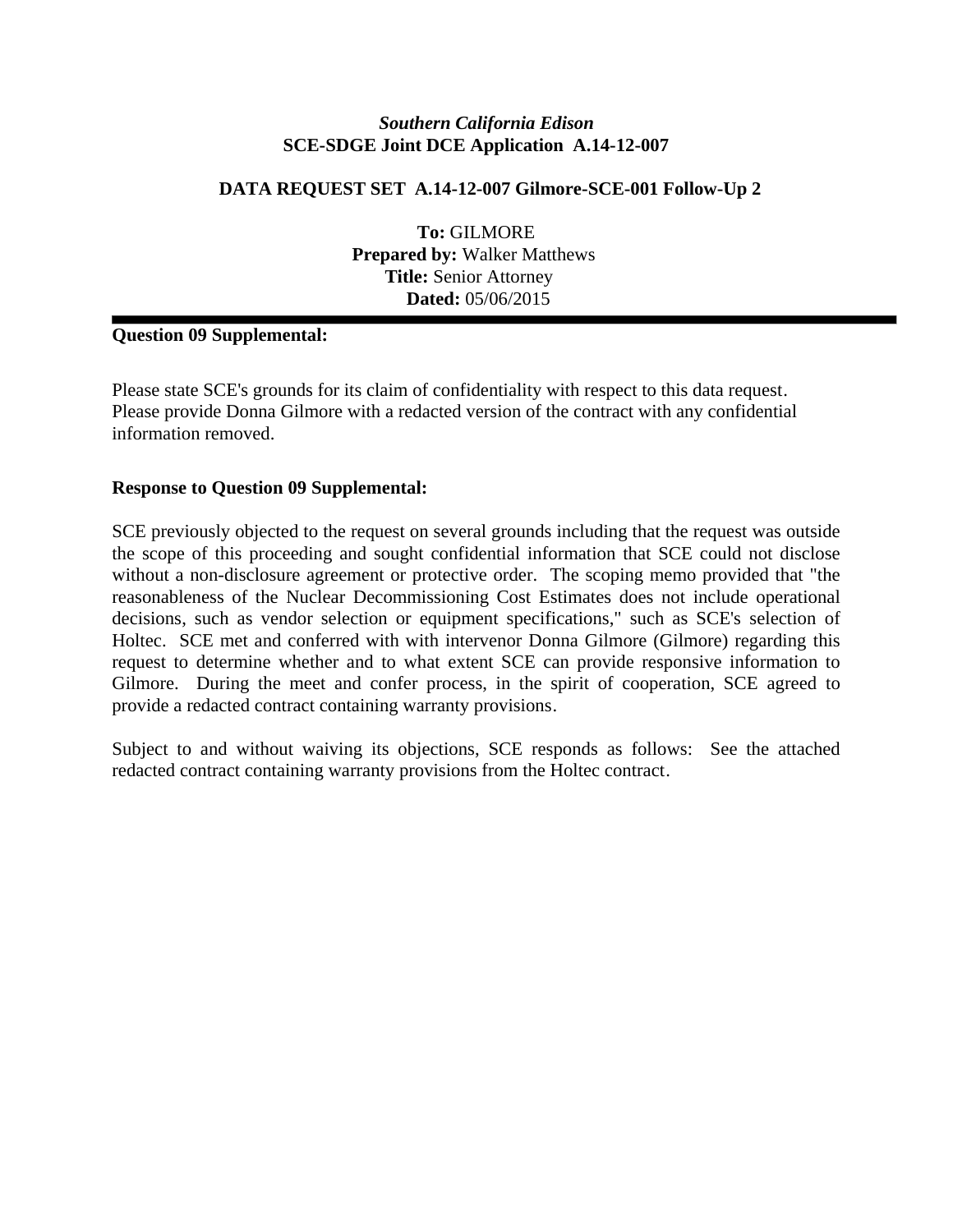#### **ARTICLE XII. CONTRACTOR'S WARRANTIES**

#### $12.1$ WARRANTIES.

Contractor warrants to Company that all Equipment shall be (i) new and of  $(a)$ good quality; (ii) free from improper workmanship and Defects; (iii) conform to all applicable requirements of all Applicable Laws and all Applicable Permits; and (iv) be fit for Company's use in the nuclear power industry for the intended purpose. If Contractor accepts the Existing Canisters for use, Contractor warrants that the Existing Canisters shall be free from Defects or improper workmanship to the extent caused by or due to Contractor's acts or omissions.

Contractor warrants to Company that the Work will be performed in a (b) good and workmanlike manner, and that the Work will: (i) conform to and be designed, engineered and constructed in accordance with the Drawings, Scope of Work, all Applicable Laws and Applicable Permits and other terms of the Contract Documents; (ii) conform with, and be designed and engineered according to professional standards and skill, expertise and diligence of design professionals regularly involved in decommissioning projects similar to the Project. and comply with the requirements of the relevant Government Authorities, including the NRC; (iii) be suitable for the use as set forth in the Technical Specification; (iv) be compatible with the spent fuel pools for Units 2 and 3, spent fuel, fuel handling building, the existing ISFSI, Jobsite, and the SONGS site conditions; (v) contain the Equipment, supplies and materials described in the Scope of Work, all installed in accord with the applicable Contract Documents; (vi) in the case of Apparatus be designed, engineered, licensed, fabricated and manufactured using appropriate and approved processes, procedures and materials and to comply with and satisfy all the terms of the Certificate of Compliance issued by the NRC to Contractor as modified or amended as contemplated herein; (vii) in the case of Drawings or documents required hereunder, accurately and completely present information required to be included therein or necessary to avoid misunderstandings of the included content; and (viii) at such times as the NRC issues or amends a Certificate of Compliance with respect to an Apparatus or Existing Canisters, as applicable, the Apparatus or such Existing Canister specifically approved by the NRC to perform functions required by regulation as described in such Certificate of Compliance shall perform its required functions set forth in such Certificate.

 $(c)$ Contractor warrants to Company that all of the documents prepared by Contractor for submittal to a Government Authority for review and approval shall be prepared in full compliance with Applicable Laws and in form and substance such that Company shall not be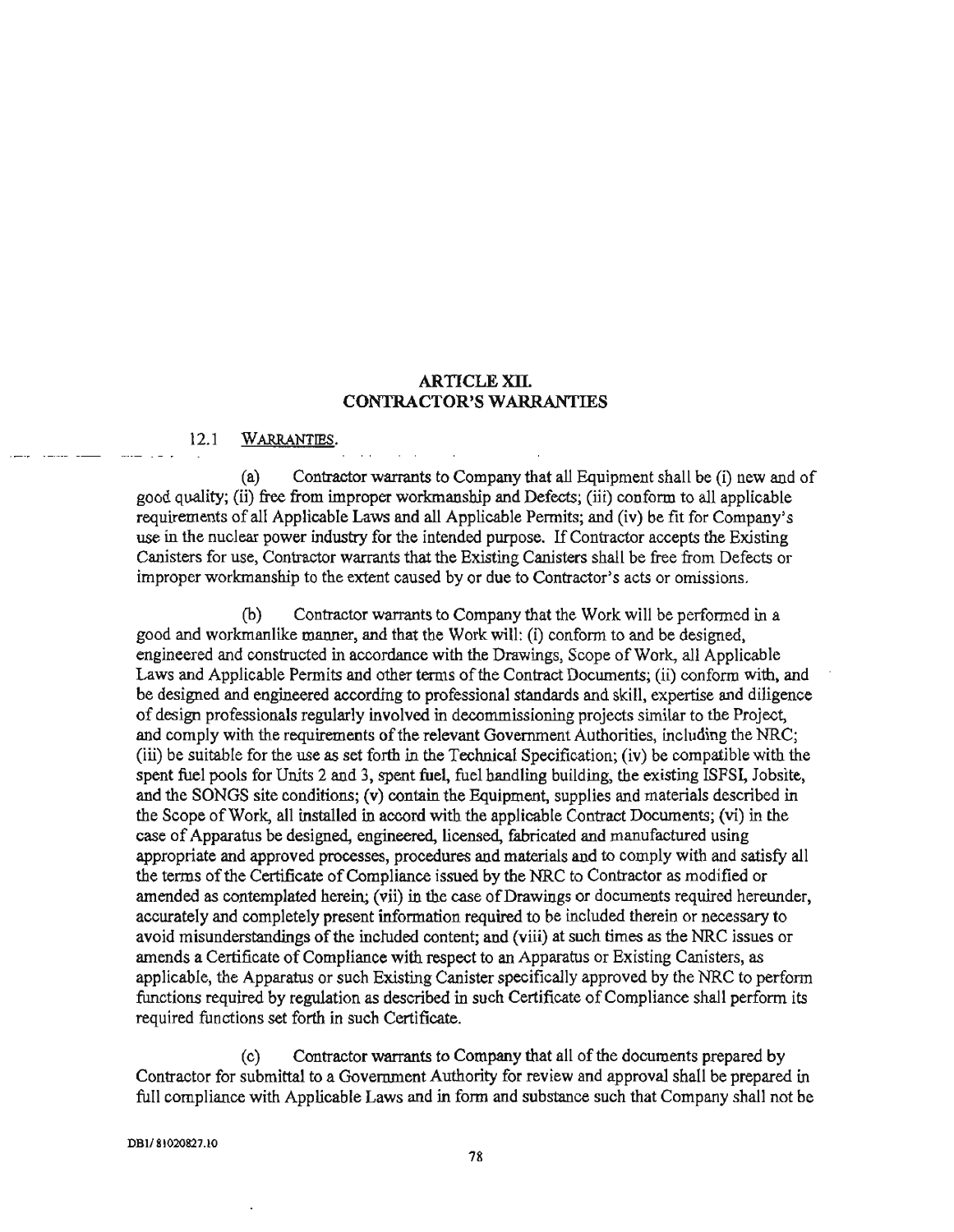required to modify or revise such documents due to a failure to include any required information, inaccuracies or the use of inappropriate forms or formats.

Contractor warrants to Company that none of the Work, including the  $(d)$ Equipment (but not including the Existing Canisters), the Drawings, Final Plans and the design, engineering and other services rendered by Contractor hereunder, nor the use or ownership thereof by Company in accordance with the licenses granted hereunder, infringes, violates or constitutes a misappropriation of any trade secrets, proprietary rights, intellectual property rights, patents, copyrights or trademarks.

Except as expressly stated herein to the contrary, Contractor warrants that  $(e)$ it shall remedy, in accordance with Section 12.2, any Defects in the Work due to faulty design, materials or workmanship which appear within a period commencing upon the date of ISFSI Scope Completion and continuing for the applicable period following the ISFSI Scope Completion Date (as such period may be extended in accordance with the terms hereof, the "Warranty Period"), as follows:

> with respect to the MPC-37 canisters, twenty five (25) years;  $(i)$

 $(ii)$ with respect to Contractor's Work on Existing Canisters used to store non-fuel waste from the spent fuel pools, twenty five (25) years; provided that the Warranty Period with respect to such Work shall commence on the date that the last of the Existing Canisters containing non-fuel waste are loaded on the ISFSI during Post-ISFSI Scope Work and the related Milestone has been completed;

with respect to the Contractor's Work on Existing Canisters used  $(iii)$ to store greater than class "C" radioactive waste from reactor vessel segmentation in the Post-ISFSI Scope Work, twenty five (25) years; provided that the Warranty Period with respect to such Work shall commence on the Final Acceptance Date;

> $(iv)$ with respect to the HI-STORM UMAX System, ten (10) years;

with respect to any other Work that is required to be completed in  $(v)$ order to achieve ISFSI Scope Completion, including Contractor's Work on any newly assembled AHSM-HS modules that are used by Contractor in the performance of the Work, two (2) years; and

with respect to any other Work that is completed after the ISFSI  $(vi)$ Scope Completion Date, two (2) years from the Final Acceptance Date.

Contractor shall bear all costs of corrections and repairs during the Warranty Period. The provisions of this Section 12.1 apply to Work performed by Subcontractors as well as Work performed directly by Contractor. The provisions of this Article XII do not apply to corrective work caused by the acts or omissions of Company or any separate contractor of Company. If and in the event Company notifies Contractor of a Defect within the Warranty Period, Contractor, at Contractor's expense, shall perform all Work necessary to remedy the Defect, and the repair or replacement Work performed by Contractor to accomplish that purpose shall be subject to an additional express warranty from the date the repair or replacement is completed which shall continue for a duration equivalent to the original Warranty Period.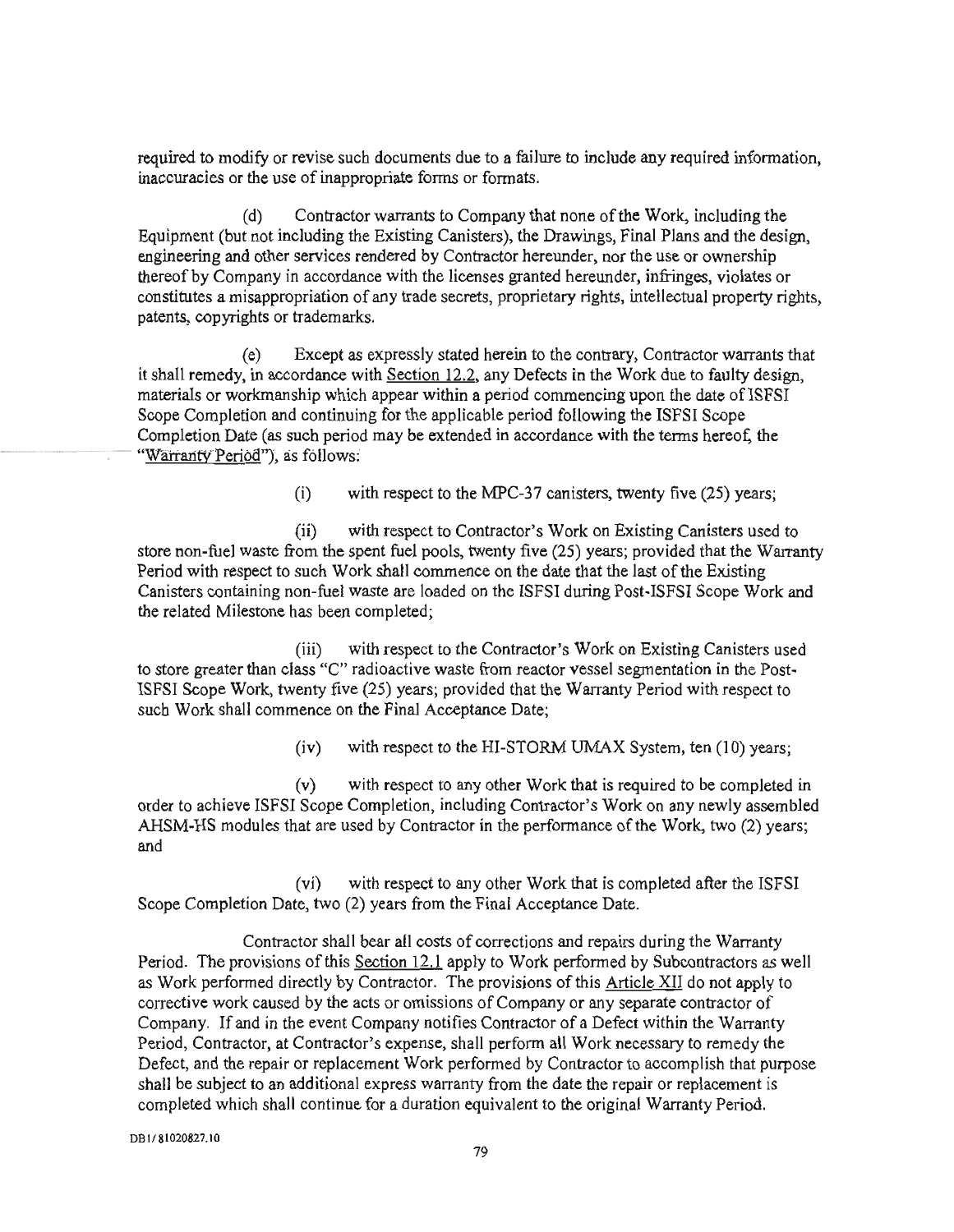Notwithstanding anything to the contrary herein, the warranties set forth in (f) this Section 12.1 shall not apply with respect to any claims to the extent arising from (i) any use of the Work or components thereof by Company that exceeds the requirements or recommendations in Contractor's operation and maintenance manuals; (ii) the failure of any Equipment or Work to be maintained in accordance with Contractor's written instructions; or (iii) the modification of any Equipment or Work without Contractor's written consent.

THE WARRANTIES OF CONTRACTOR SET FORTH IN THIS  $(g)$ AGREEMENT ARE EXCLUSIVE AND IN LIEU OF ALL OTHER WARRANTIES, WHETHER STATUTORY, EXPRESS OR IMPLIED (INCLUDING ALL WARRANTIES OF MERCHANTABILITY AND FITNESS FOR A PARTICULAR PURPOSE AND ALL WARRANTIES ARISING FROM COURSE OF DEALING AND USAGE OF TRADE). The foregoing sentence is not intended to disclaim any other obligations of Contractor set forth herein

#### $12.2$ REPAIR OF NONCONFORMING WORK.

If any of the Work is found to contain Defects, or Contractor is otherwise  $(a)$ in breach of any of the warranties set forth in Section 12.1 within the Warranty Period, Contractor shall at its sole cost and expense and without reimbursement hereunder correct, reperform, repair or replace such Defect or otherwise cure such breach as promptly as practicable upon being given notice thereof. Subject to Section 12.3, Company shall give notice to Contractor within two (2) Business Days of discovery of such Defect. Company shall provide Contractor with reasonable access to the Project in order to perform such corrective Work and the Parties shall schedule such corrections or replacements as necessary so as to minimize disruptions to any on-going activities at SONGS. Contractor shall bear all costs and expenses associated with correcting any Defect or breach of warranty, including necessary disassembly, transportation, reassembly and retesting, as well as reworking, repair or replacement of such Work, disassembly and reassembly of piping, ducts, machinery, Equipment or other Work as necessary to give access to improper, defective or non-conforming Work and correction, removal or repair of any damage to other work or property that arises from the Defect. If Contractor is obligated to repair, replace or renew any Equipment, item or portion of the Work hereunder, Contractor will undertake a technical analysis of the problem and correct the "root cause" unless Contractor can demonstrate to Company's satisfaction that there is not a risk of the reoccurrence of such problem. Contractor's obligations under this Section 12.2 shall not be impaired or otherwise adversely affected by any actual or possible legal obligation or duty of any Subcontractor to Contractor or Company concerning any Defect or breach of warranty.

If (i) Contractor fails to complete or commence with due diligence to  $(b)$ complete the correction of any Defect or cure of any breach of warranty as required herein within twenty (20) days after receipt of written request from Company to perform such obligations, or (ii) a Defect cannot be corrected within twenty (20) days and Contractor fails to provide a correction plan within five (5) Business Days after receipt of Company's written request to perform such obligations or thereafter fails to implement the plan with due diligence following Company's approval of the plan, then Company may correct or cause to be corrected such Defect or cure such breach of warranty and Contractor shall be liable for all reasonable costs, charges, and expenses incurred by Company in connection therewith (including reasonable and necessary consultants' fees), and Contractor shall, within fifteen (15) days after request therefore, pay to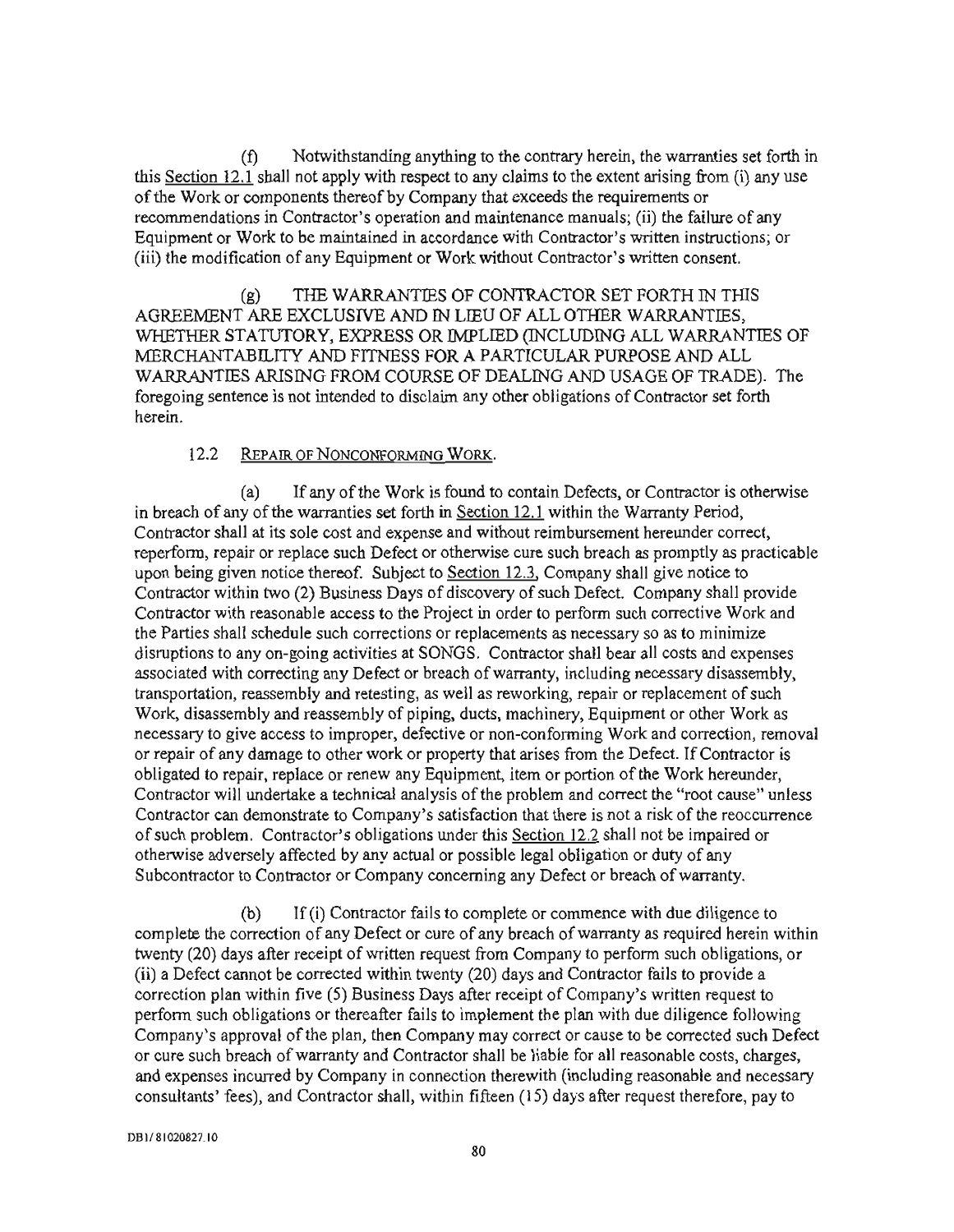Company an amount equal to such reasonable costs, charges, and expenses. Any such request by Company shall be accompanied by proper documentation evidencing such reasonable costs, charges and expenses. Any amounts not paid when due shall accrue interest at the Reference Rate (established as of the first day of the month in which payment is due) from the date due until paid. Company and Contractor agree to treat (and shall cause each of their respective Affiliates to treat) any payment made to Company pursuant to this Section 12.2(b) as an adjustment to the Contract Price unless a final determination (which shall include execution of an Internal Revenue Service Form 870-AD or successor form) provides otherwise.

If, during the Warranty Period, Contractor shall change, repair or replace  $(c)$ any major Equipment item or component, Company, in its reasonable discretion and consistent with Applicable Laws or Applicable Permits, may require Contractor to assist Company in conducting any test required by any Applicable Law or Applicable Permit with respect to the affected Equipment; provided, however, in connection with any such test, appropriate allowance with respect to the performance of such Equipment shall be made for the fact that such Equipment may have operated prior thereto. If after running such test, the results indicate Contractor has not fulfilled any of its warranty obligations and there is a degradation in the performance of the Project and such degradation results from the warranty Work performed in accordance with this Article XII, then Contractor shall repair, correct or replace such affected Equipment and assist Company in re-running such test until the results no longer indicate a degradation in the performance of the Project resulting from the warranty Work performed in accordance with this Article XII. If Contractor cannot reasonably correct such degraded warranted performance condition then the Parties shall negotiate an equitable settlement of Company's damages based on the amount and scope of such deficient warranted performance, or if the amount of such deficient warranted performance is considered by Company to be a material breach of the terms of this Agreement, then Company may declare such breach to be a Contractor Event of Default pursuant to Section 15.1.

#### $12.3$ REPAIRS AND TESTING BY COMPANY.

During the Warranty Period, in the event of an emergency and if, in the reasonable judgment of Company, the delay that would result from giving notice to Contractor could cause serious loss or damage which could be prevented by immediate action, any action (including correction of Defects) may be taken by Company or a third party chosen by Company. Company shall give notice to Contractor within two (2) Business Days of discovery, and in the case of a Defect, the reasonable cost of correction shall be paid by Contractor. In the event such action is taken by Company, Contractor shall promptly respond within five (5) Business Days after correction efforts are implemented, and shall assist whenever and wherever possible in making the necessary corrections. All such warranties obtained shall be in addition to, and shall not alter the warranties of, Contractor. Upon Company's request, Contractor shall use all reasonable efforts to cause Subcontractors to honor warranties including filing suit to enforce same.

SUBCONTRACTORS. Contractor shall, for the protection of Contractor and  $12.4$ Company, obtain from the Subcontractors such guarantees and warranties with respect to Work performed and Equipment supplied, used and installed hereunder as are reasonably obtainable, which guarantees and warranties shall equal or exceed those set forth in Section 12.1 and shall be made available and assignable to Company to the full extent of the terms thereof upon the expiration of Contractor's warranty hereunder. Company shall be an express third party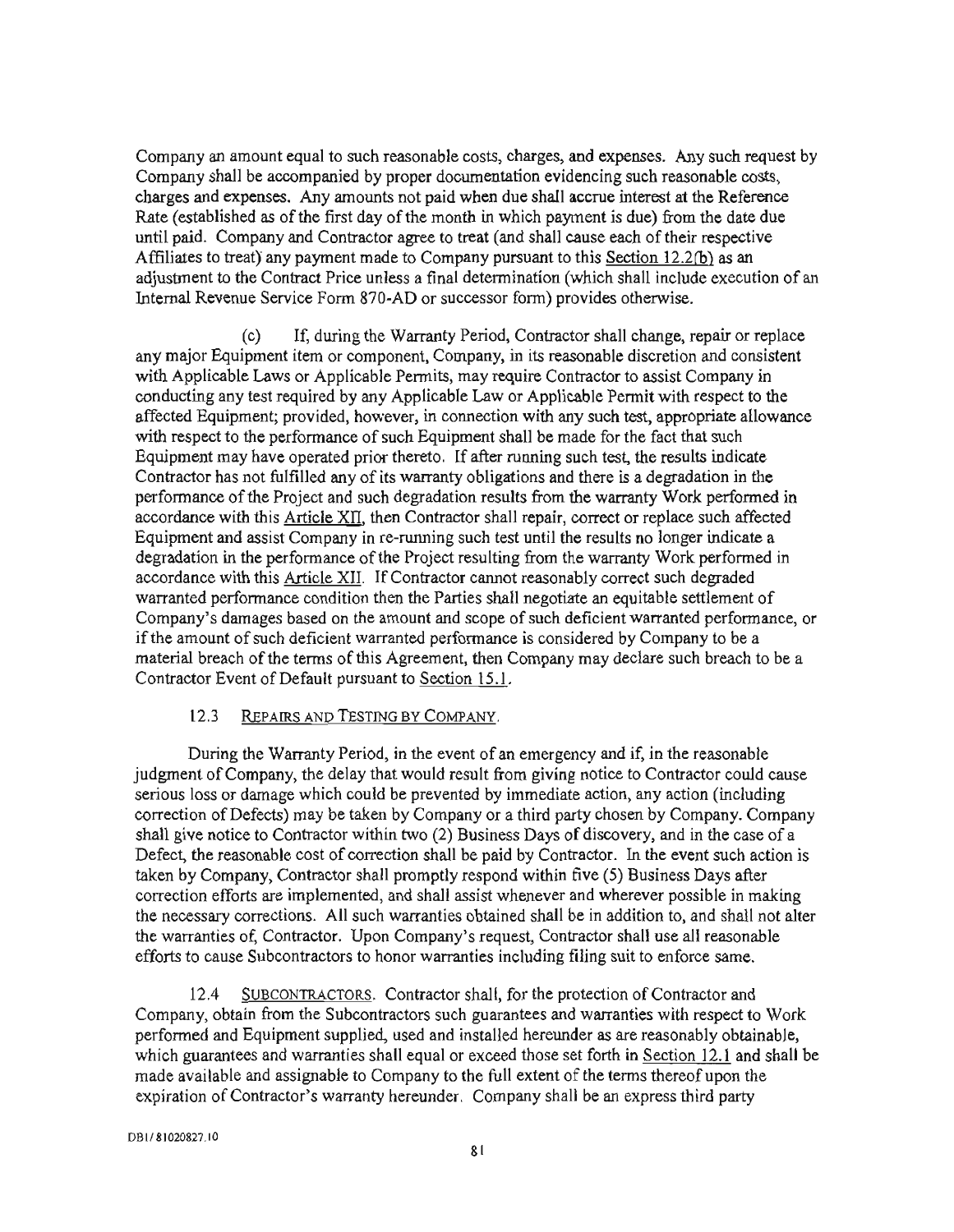beneficiary of all such guarantees and warranties, provided such third party beneficiary rights shall not be effective unless this Agreement has been terminated. If available, Company may require Contractor to secure additional warranty or extended guarantee protection pursuant to a Change Order issued in accordance with the provisions of Article VI. Upon the earlier of the ISFSI Scope Completion Date or termination of this Agreement, Contractor shall deliver to Company copies of all relevant contracts providing for such guarantees and warranties.

CONDITIONS OF WARRANTIES. The warranties set forth in this Article XII are  $12.5$ subject to the following conditions applicable to the item for which Company claims a breach of warranty exists:

Company shall notify Contractor in writing of any Defect in the Work as  $(a)$ soon as reasonably practicable after Company becomes aware of such Defect.

 $(b)$ Company shall have the right to continue to use the Equipment, including the Apparatus, as applicable, or any part thereof, which may require warranty correction or repair until such time as Company elects to remove such Equipment, or part thereof, as applicable, from service; provided, however, in such event, Company shall release Contractor from any additional claims for further defects or damage incurred as a result of such continued operation.

Company shall use and maintain the Equipment, including the Apparatus.  $(c)$ in accordance with the operation and maintenance procedures agreed upon by the Parties pursuant to this Agreement (these procedures shall be written by Contractor as part of Contractor's Work so as to integrate (where applicable) or replace and supersede (where not applicable) the operations and maintenance procedures required by the original manufacturer for the Existing Equipment and Existing Canisters such that Contractor may not assert that Company's failure to comply with any separate requirements from the existing manufacturer limits the warranty provided herein by Contractor).

Completion of payments by Company shall not relieve Contractor of any  $(d)$ of its warranty obligations.

ASSIGNMENT OF WARRANTIES. Contractor shall assign to Company or obtain for  $12.6$ Company's benefit the manufacturer's warranties for all of the Equipment, including the Apparatus and other deliverables, which are provided in connection with the Work, but which are not manufactured by Contractor, including for Work performed under Section 12.3. Such assignment of warranties to Company must also allow Company to further assign such warranties.

SURVIVAL OF WARRANTIES. The provisions of this Article XII shall survive the  $12.7$ expiration or termination of this Agreement.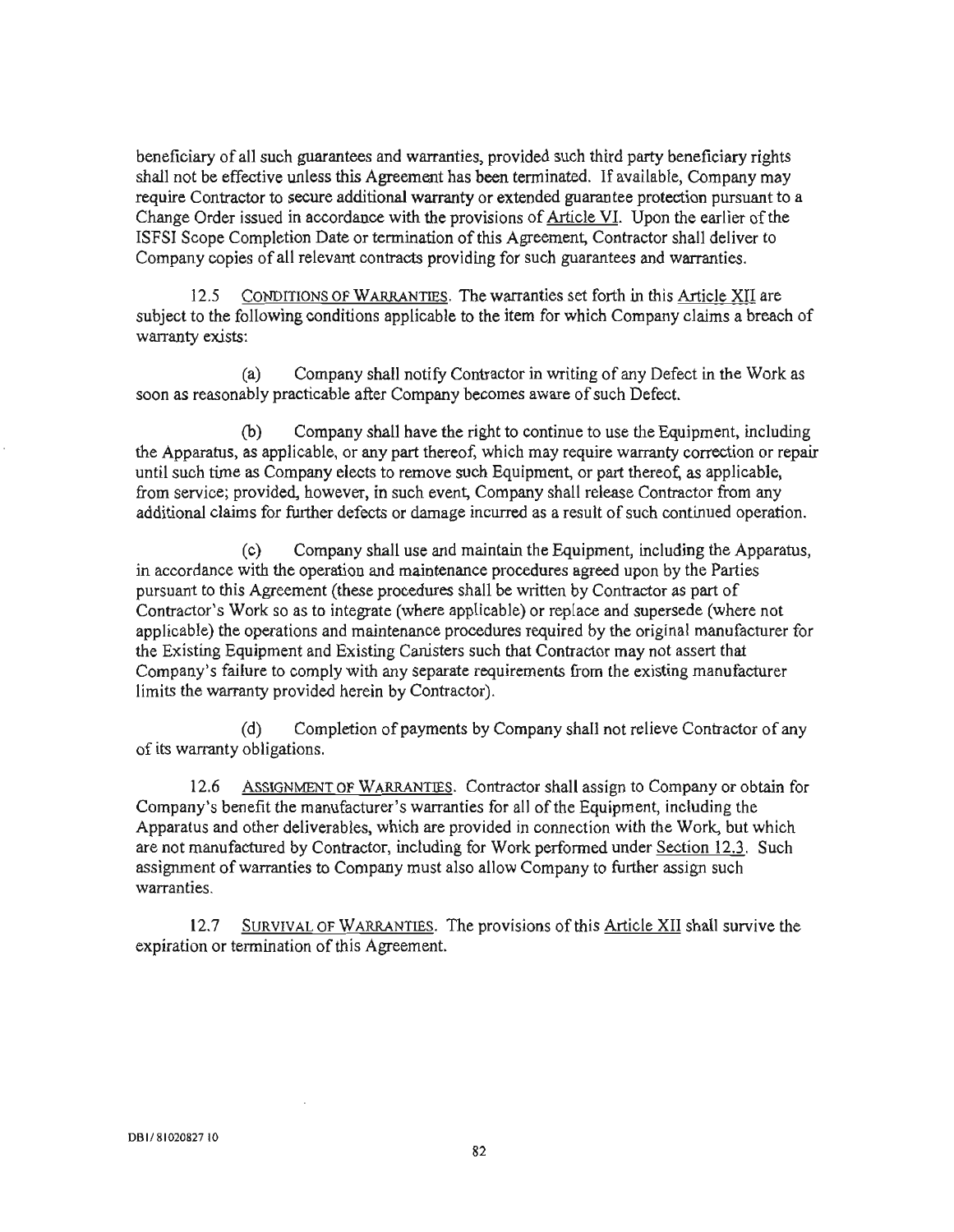# **DATA REQUEST SET A.14-12-007 Gilmore-SCE-001 Follow-Up 2**

**To:** GILMORE **Prepared by:** Walker Matthews **Title:** Senior Attorney **Dated:** 05/06/2015

# **Question 10 Supplemental:**

Please state SCE's grounds for its claim of confidentiality with respect to this data request. Please provide Donna Gilmore with a redacted version of the requested manufacturer's warranties with any confidential information removed.

#### **Response to Question 10 Supplemental:**

Please see SCE's response to Question No. 9 Supplemental.

In addition, SCE provides the following additional information regarding the warranties, and what the warranties provide:

As defined by the final safety analysis report (SAR) for the UMAX system, the UMAX Design Life is the minimum duration for which the component is engineered to perform its intended function set forth in this SAR, if operated and maintained in accordance with this SAR. The design life of the HI-STORM UMAX System is 60 years. This is accomplished by using materials of construction with a long proven history in the nuclear industry, specifying materials known to withstand their operating environments with little to no degradation, and protecting material from corrosion by using appropriate mitigation measures.

Where the design life of the system is founded in technical basis, the warranty life is a solely contractual item determining which party holds responsibility for necessary repairs or rework should the need arise. The warranty for the system is a written guarantee by Holtec promising to remedy any Defects in the Work due to faulty design, materials or workmanship which appear within a period beginning on the date of ISFSI Scope Completion and continuing for a contractually agreed upon duration following the ISFSI Scope Completion Date.

NOTE: For the MPC-37s, the warranty period is 25 years. For the UMAX system, the warranty period is 10 years.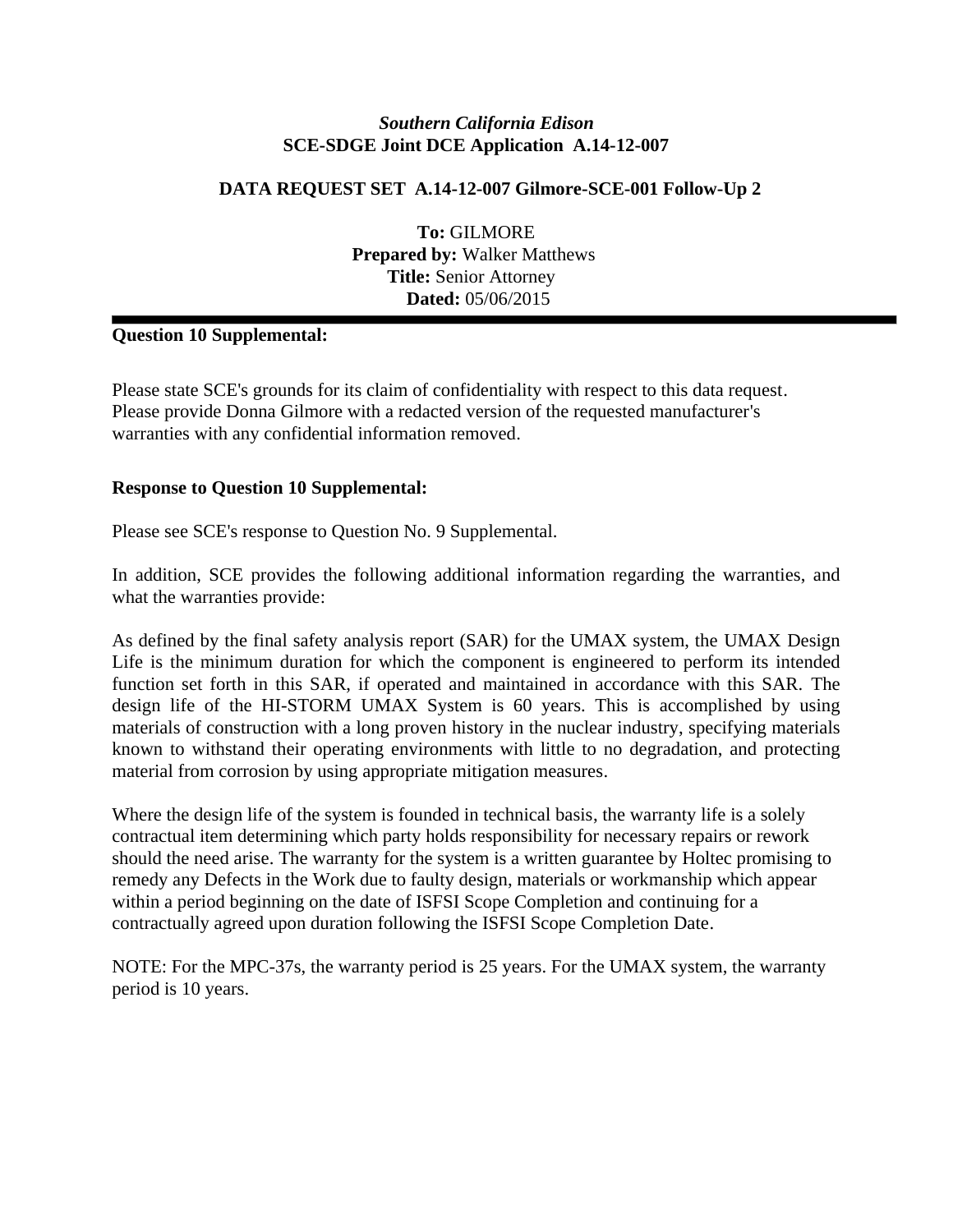### **DATA REQUEST SET A.14-12-007 Gilmore-SCE-001 Follow-Up 2**

**To:** GILMORE **Prepared by:** Walker Matthews **Title:** Senior Attorney **Dated:** 05/06/2015

# **Question 11 Supplemental:**

Please state SCE's grounds for its claim of confidentiality with respect to this data request. Please provide Donna Gilmore with a redacted version of the requested manufacturer's warranties with any confidential information removed.

#### **Response to Question 11 Supplemental:**

Please see SCE's response to Question No. 10 Supplemental.